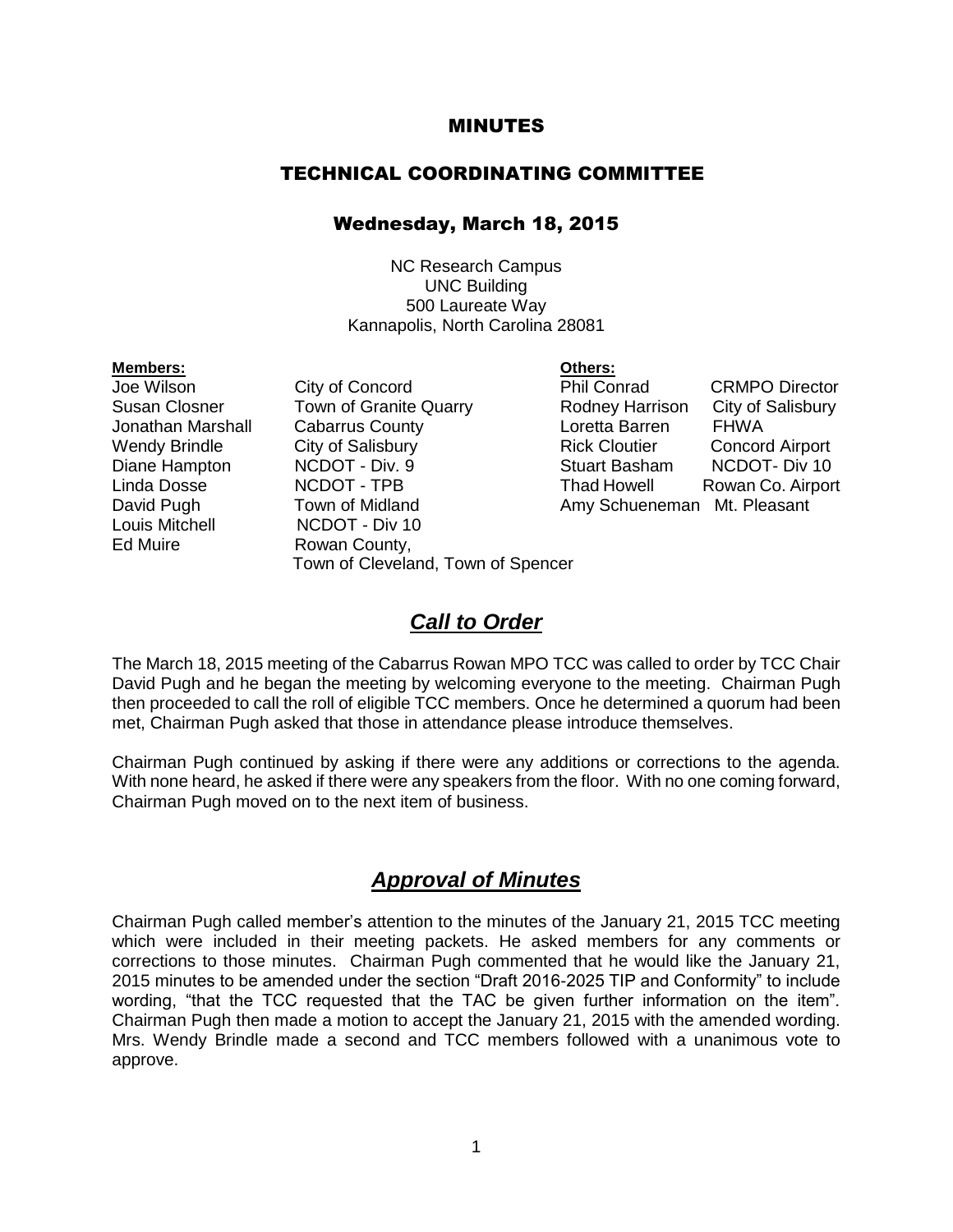## *DRAFT 2016-2025 TIP Conformity and MTP Amendment*

CR MPO Director Phil Conrad reported to members that the Cabarrus Rowan MPO Staff and the Metrolina Regional Partners have begun work on an Air Quality Conformity Analysis and Determination Report for the 2016-2025 Transportation Improvement Program (TIP). Phil explained that the TIP Conformity Report will demonstrate that the financially constrained MTP's in the Metrolina Region meet national ambient air quality standards. Phil continued on by stating that it also certifies that the Transportation Improvement Program is a subset of the 2040 MTP and Conformity Report is consistent with the State Implementation Plan (SIP).

Phil explained that due to an acceleration of several projects in the Cabarrus Rowan area using State transportation funds, the Cabarrus Rowan MPO is required to amend the 2040 MTP to reflect the new schedules for these projects. He called members' attention to Attachment 3 in their packets which included a memo explaining the need for the amendment as well as spreadsheets detailing the projects affected by the acceleration in horizon years 2012-2015 and 2016-2025. After review of the projects for the TCC members, Mr. Joe Wilson made a motion to recommend that the CR MPO TAC consider endorsing the projects for the MTP Amendment to be included in the upcoming Air Quality Conformity Analysis and Determination Report for the 2016-2025 TIP. Mr. Jonathan Marshall seconded the motion and TCC members voted unanimously to approve.

# *DRAFT 2015-2016 UPWP*

Phil reminded TCC members that each year the Cabarrus-Rowan MPO develops and adopts a unified planning work program (UPWP). The UPWP is the MPO budget and follows the state fiscal year 2015-2016. He explained that the UPWP identifies the planning tasks, responsible agencies, and funding sources for regional transportation planning activities to be conducted within the planning area during the next fiscal year. He explained that this item had come before them at the previous meeting and was now coming before them for final recommendation. Phil called members' attention to Attachment 4A in their packets, which included a UPWP funding sources table, a detailed narrative of work tasks, the self-certification checklist, a Draft Resolution confirming the transportation planning process, a second Draft Resolution approving the FY 2015- 2016 UPWP and a local match table,

With no questions or comments heard, Mr. Ed Muire made a motion to recommend that the CR MPO TAC consider certifying the MPO transportation planning process and consider adopting the FY 2015-2016 UPWP. Mr. Joe Wilson seconded the motion and the TCC members voted unanimously to approve.

## *FY 2012-2018 MTIP Amendment #12*

Phil reported that NCDOT is requesting that the RIDER Transit System STIP Amendment for Vehicle Replacements and Operations in fiscal year 2015 be submitted for consideration along with the following projects; 1) Increase the cap for TO-5183 Operation Assistance from \$1,300,000 annual maximum Federal match to \$2,512,000 for FY 2015, 2) Add TA-5173 for Replacement Vehicles with a Federal share of \$1,353,000 for FY 2015.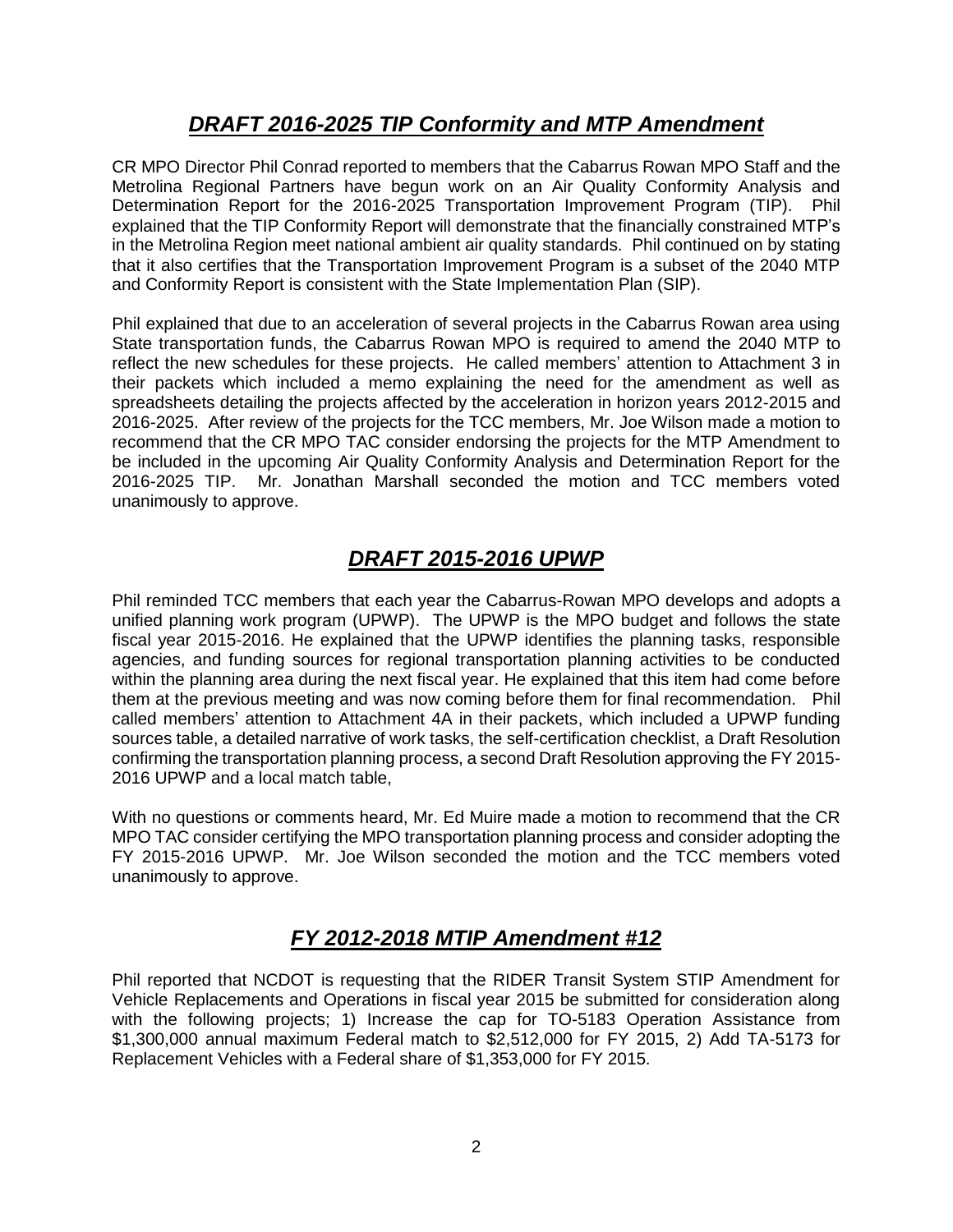Phil explained this request to modify the STIP is required in order to use expiring FY 2012 FTA 5307 funds that NCDOT has indicated will be expiring on September 30, 2015. NCDOT has stated that these modifications to the STIP will be presented to the Board of Transportation for approval at their April/May meeting. Phil called members' attention to Attachment 5 in their packets which was a Draft Resolution Adopting Amendment #12 and a breakdown of the modifications requested.

With no discussion, Mr. Joe Wilson made a motion to recommend that the CR MPO consider endorsing Amendment #12 to the FY 2012-2018 MTIP. Mr. Ed Muire seconded the motion and TCC members voted unanimously to approve.

## **Reports/CRMPO Business**

- $\checkmark$  Local Reports MPO/TPB/NCDOT Division 9 & 10 Mrs. Diane Hampton from NCDOT Division 9 reviewed a spreadsheet of updates on the Rowan County projects. Mr. Stuart Basham from Division 10 also provided an update on Division 10 projects for the TCC members.
- $\checkmark$  CTP Update Ms. Linda Dosse, NCDOT TPB reported to TCC members on the status of the updating of the CTP which is currently underway. She reported that she is making progress on the deficiency analysis and alternatives analysis and continues to input data into the CTP maps. Linda also inquired as to whether or not the City of Salisbury has submitted all necessary forms for their transit funding designation. Rodney Harrison with Salisbury Transit stated that all forms have been submitted for review.
- $\checkmark$  Senate Bill 20 Phil called members' attention to a February 4, 2015 copy of Senate Bill 20 which would alter the Motor Fuel Tax. Ms. Linda Dosse with NCDOT Transportation Planning Branch provided TCC members with a handout outlining the 2013-2014 NCDOT Sources and Uses with a Total Funding of \$4.4 Billion for information. When asked by TCC members for the respective Division's thoughts on the Senate Bill, Mrs. Diane Hampton reported that Division 9 supports Senate Bill 20.
- $\checkmark$  Air Quality/Ozone Emissions Modeling Update Phil Conrad explained that the EPA's request for comment on the new ozone State Implementation Plan for the Metrolina Region is now out for public comment. An Executive Summary was included in the members' packets.
- $\checkmark$  NCAMPO Conference Phil reported that the NCAMPO conference is coming up on April 29, 2015 and will be held in Raleigh.

## *Informational Items*

- Concord Express, Salisbury Transit, Rowan Express, and RIDER Transit Ridership Information - Phil called the TCC members' attention to the ridership information included in their packets.
- $\triangleright$  Division 9 STIP Public Meeting April 21<sup>st</sup>, 4 to 7 pm at PTCOG office in Kernersville.